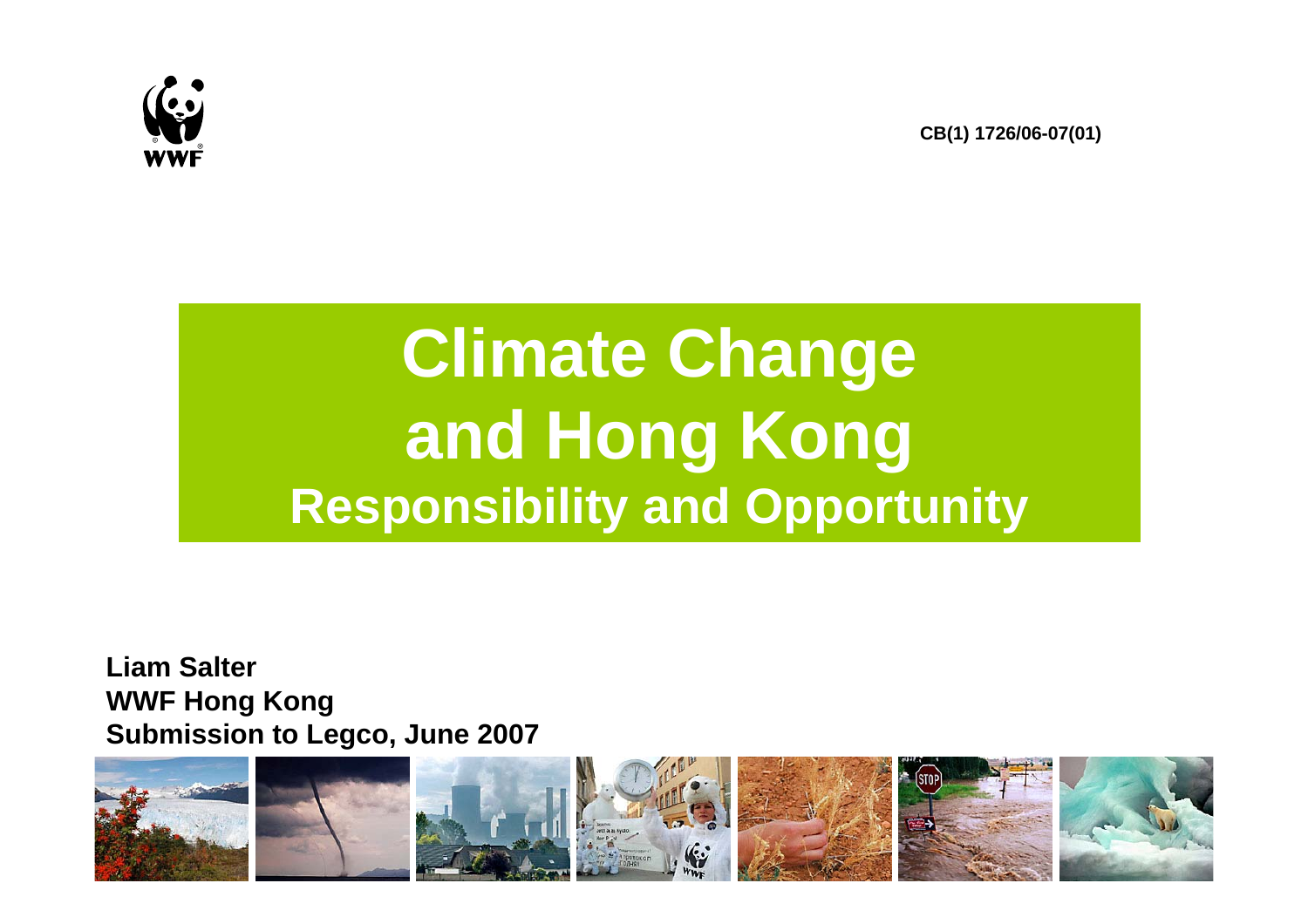

If George is a believer then the scientific debate is over!



**"I have said consistently that global warming is a serious problem" (2005)**

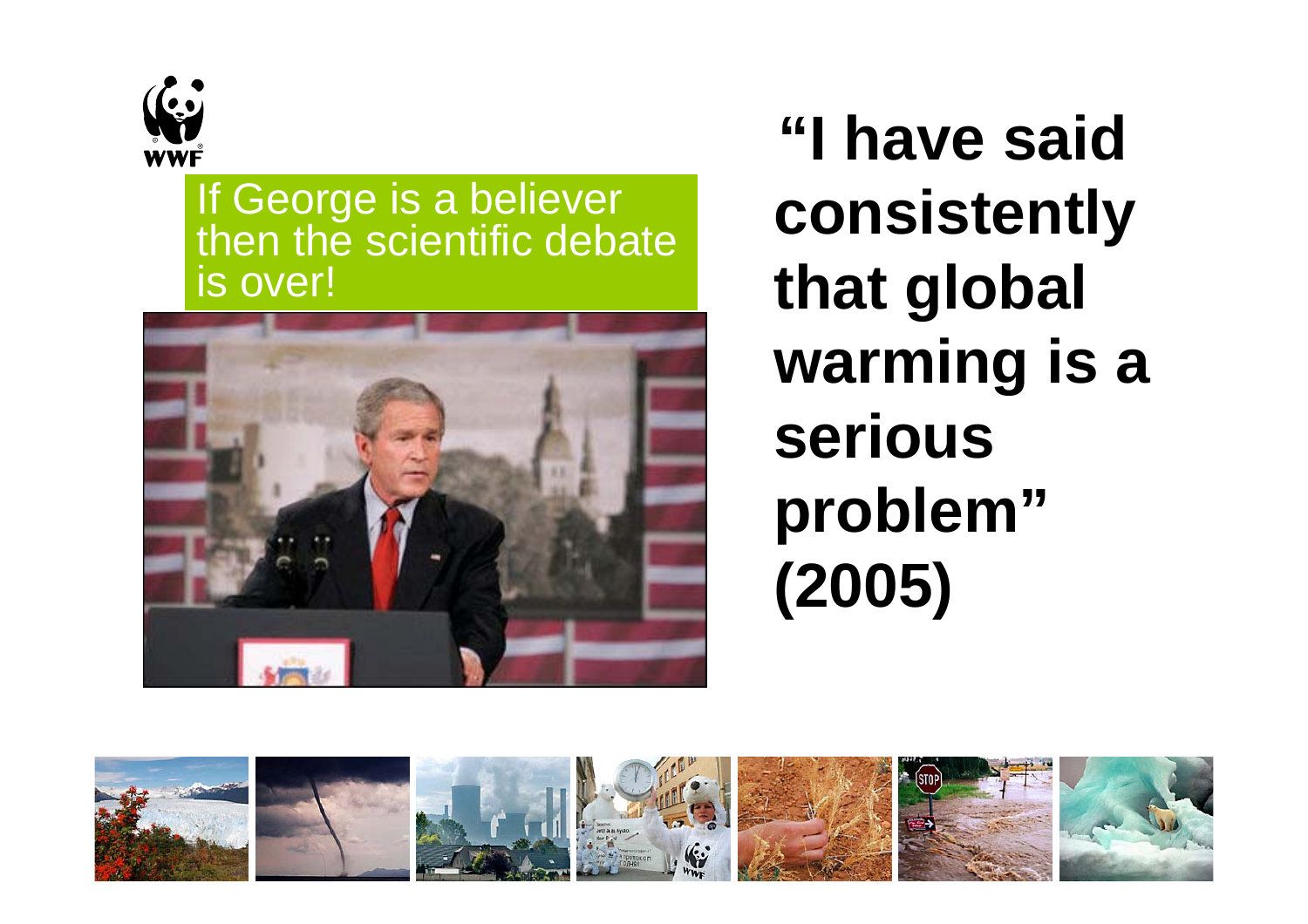

HK CO $_2$  emissions are still rising. Emissions cuts  $\,$ of 60-80% globally are required to prevent dangerous climate change. Therefore HK must act!



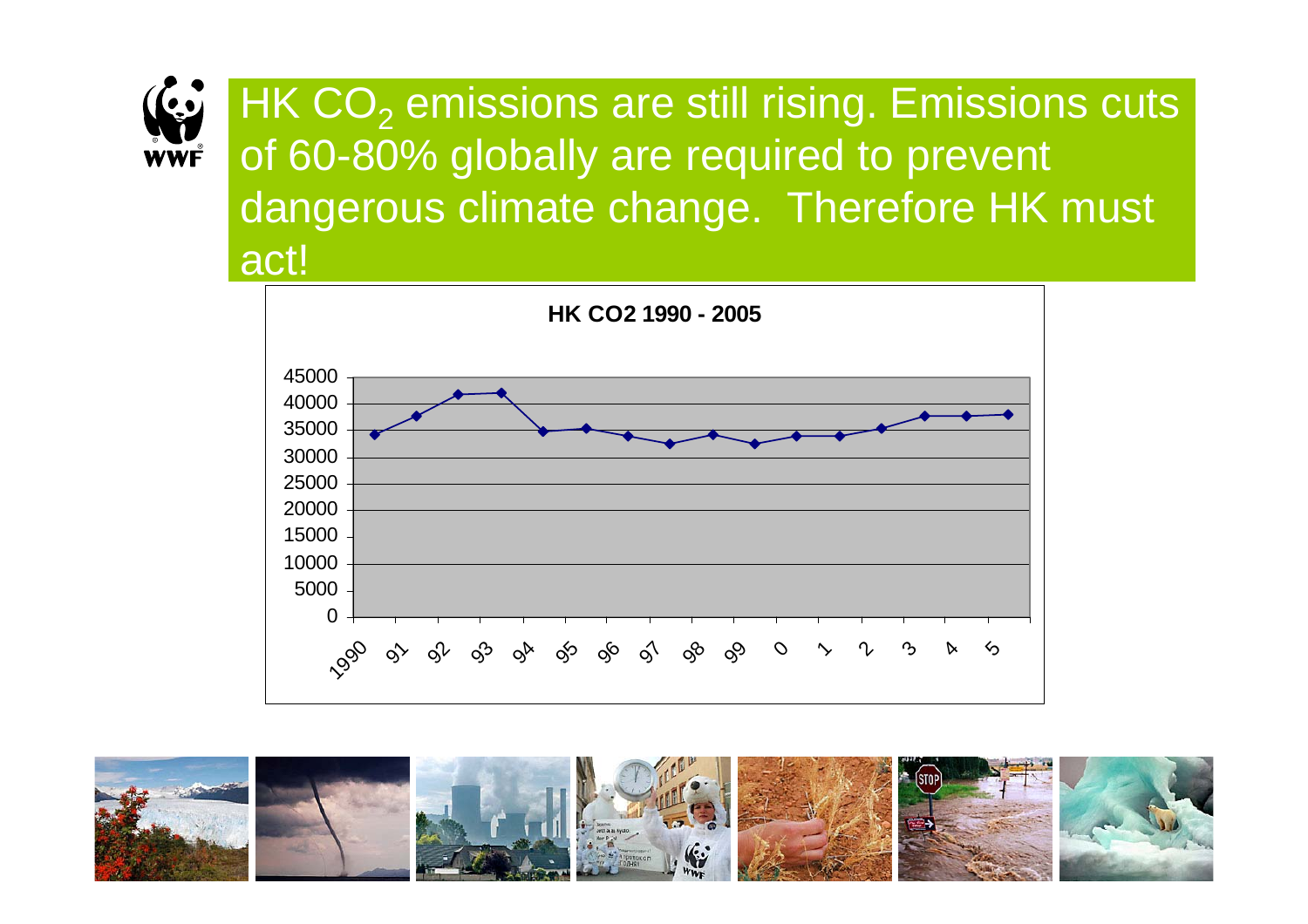

## HK and Mainland China

Hong Kong is at least 2 years behind mainland China in assessing climate risks and opportunities

Mainland has produced National Assessment analysing threat of climate change impacts and is finalising the development of its first National Plan on Climate Change

Mainland has superior approach to clean energy compared to HK – for example energy efficiency standards, renewable energy targets are more ambitious

Mainland China dominates Clean Development Mechanism (CDM) carbon trading. China exported over US\$2billion in carbon credits in 2006 or about 70% of the CDM market

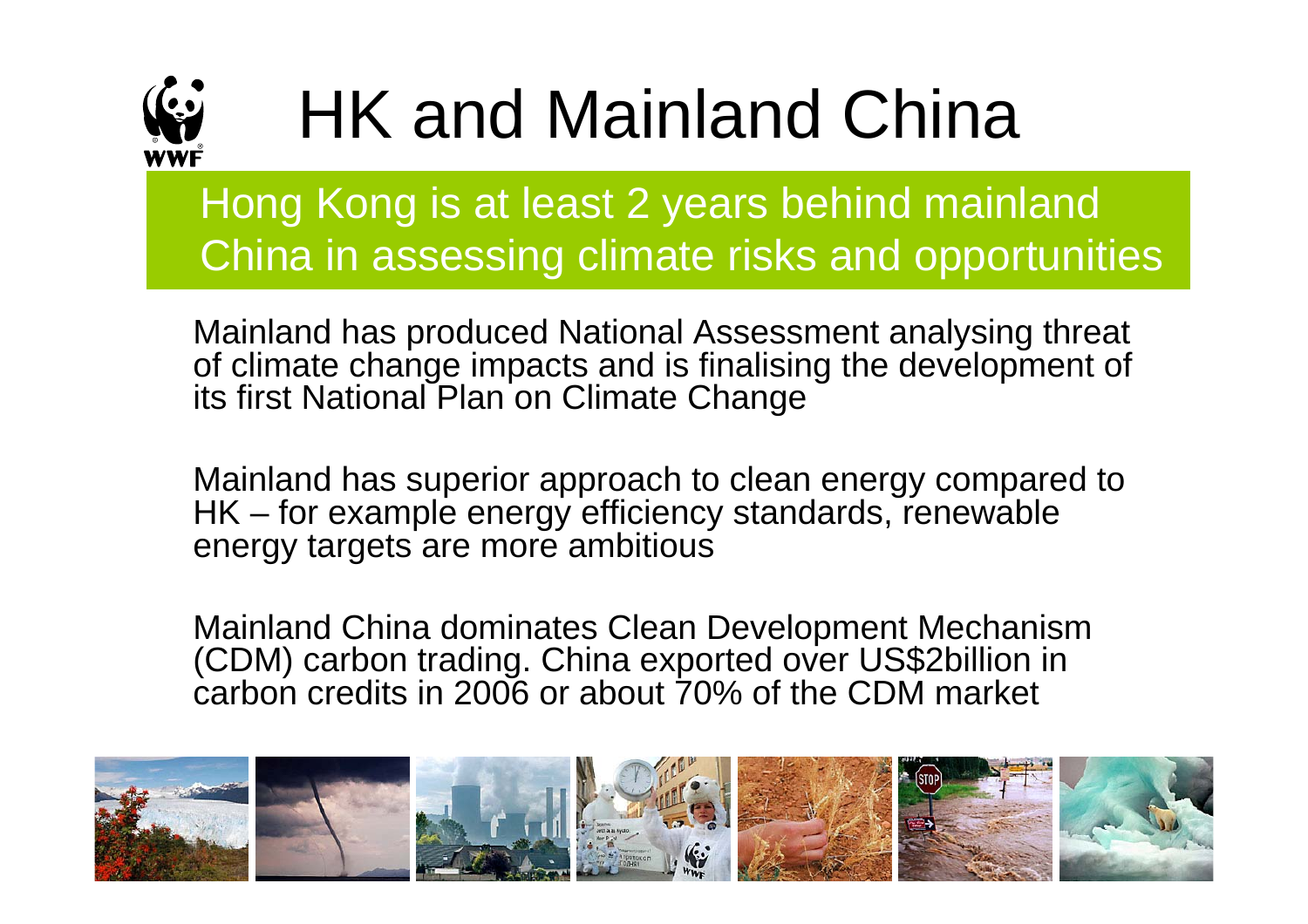

## **Priorities**

WWF will analyse the government response, endorse corporate best practice and engage the public on lifestyle issues.

WWF's Climate Savers Programme supports large companies focused on cutting their emissions





**The Climate Savers Companies**